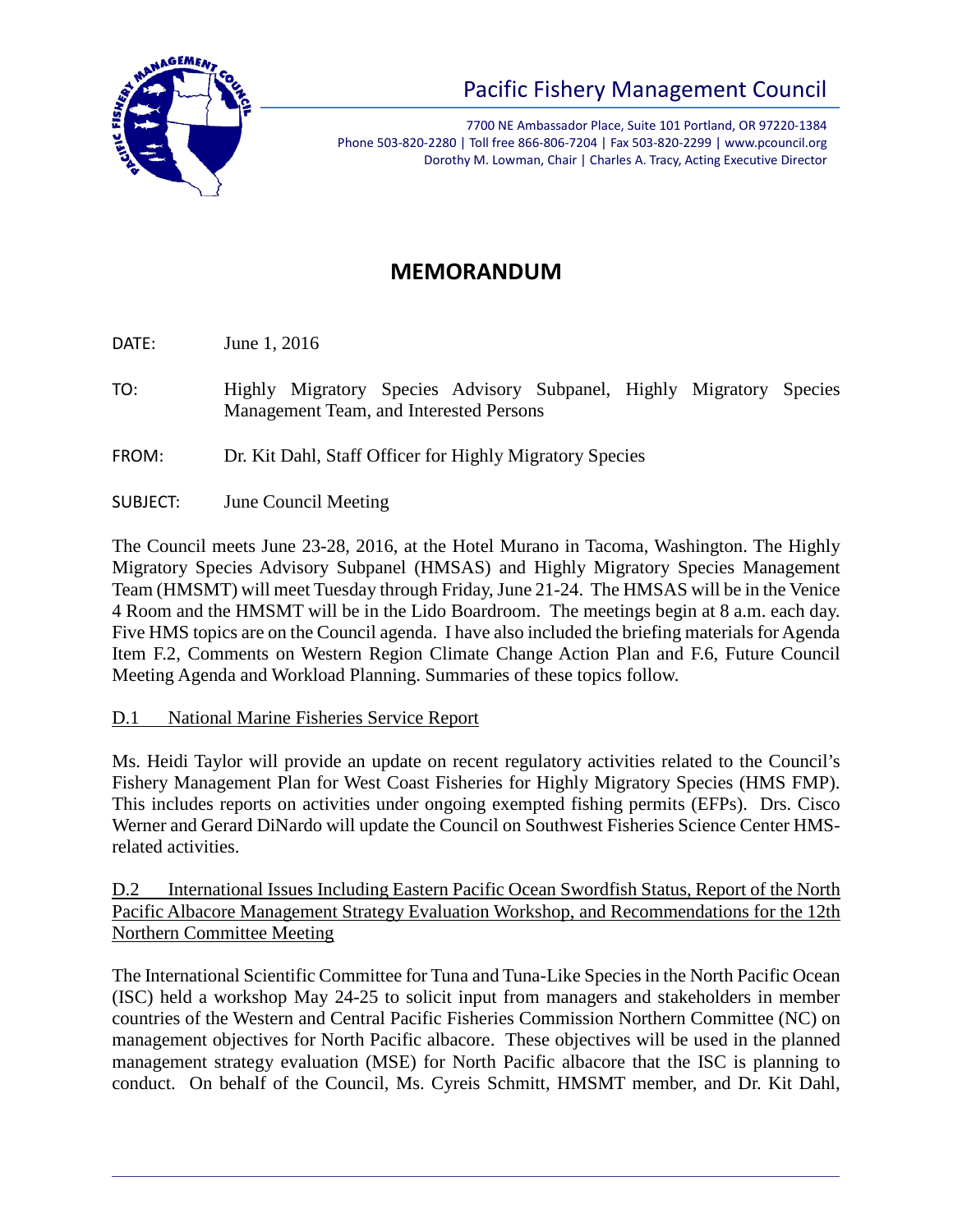Council staff, attended. Representatives for the West Coast albacore troll and pole-and-line fisheries were also on hand. Ms. Schmitt and Dr. Dahl will report on the meeting. The Council could provide recommendations to the NC on further development of the North

Pacific albacore MSE. The NC is also likely to discuss changes to the current rebuilding plan for Pacific bluefin tuna, because a new ISC assessment of the stock has been conducted.

The 90th Meeting of the Inter-American Tropical Tuna Commission (IATTC) occurs June 27-July 1. Since these dates conflict with the June Council meeting, it would not be possible to submit formal recommendations in writing to the U.S. delegation, but the Council could discuss recommendations with NMFS representatives who will attend the IATTC meeting. Important issues include new resolutions for Pacific bluefin tuna and tropical tunas. Several longline vessels licensed by the Western Pacific Fishery Management Council are now operating out of Southern California and targeting bigeye tuna. For this reason, the Pacific Council may have an interest in the tropical tuna measure.

In July 2015, the Council was notified that the Eastern Pacific Ocean stock of swordfish is subject to overfishing. This notification triggers the requirements in section 304(i) of the Magnuson-Stevens Act. The Council must "develop recommendations for domestic regulations to address the relative impact of fishing vessels of the United States" and "develop and submit recommendations to the Secretary of State, and to the Congress, for international actions that will end overfishing in the fishery and rebuild the affected stocks, taking into account the relative impact of vessels of other nations and vessels of the United States." Since these recommendations must be submitted within one year of the notification, the Council has to take action at this meeting.

## D.3 Preliminary Approval of New Exempted Fishing Permits (EFPs)

According to Council Operating Procedure (COP) 20, the schedule for Council review of EFPs occurs annually at the June and September Council meetings. The Council received an EFP application from Mr. David Stephens to test deep-set buoy gear. According to COP 20, the HMSMT and HMSAS will review EFP proposals in June and make recommendations to the Council for action. COP 20 contains a list of considerations for reviewing EFP applications.

#### D.4 Initial Scoping of Biennial Specifications Including Management Reference Points and Management Measures

The Council considers new management measures or adjustments to existing measures in evennumbered years at the June, September, and November meetings. According to the HMS FMP, at the June meeting the HMSMT provides an update to the Council on the status of HMS fisheries and, as appropriate, proposes adjustments to the numerical estimates of maximum sustainable yield, optimum yield, and status determination criteria in a report. If necessary, Council directs HMSMT to prepare a draft regulatory analysis to implement revised estimates of reference point values, ACLs, or other harvest objectives and/or management measures.

## D.5 Deep-Set Buoy Gear and Federal Permit Update

In March, the Council provided guidance on the development of alternatives for authorizing a deep-set buoy gear (DSBG) fishery. The HMSMT requested a "check-in" in June to obtain further guidance based on preliminary information about a range of alternatives.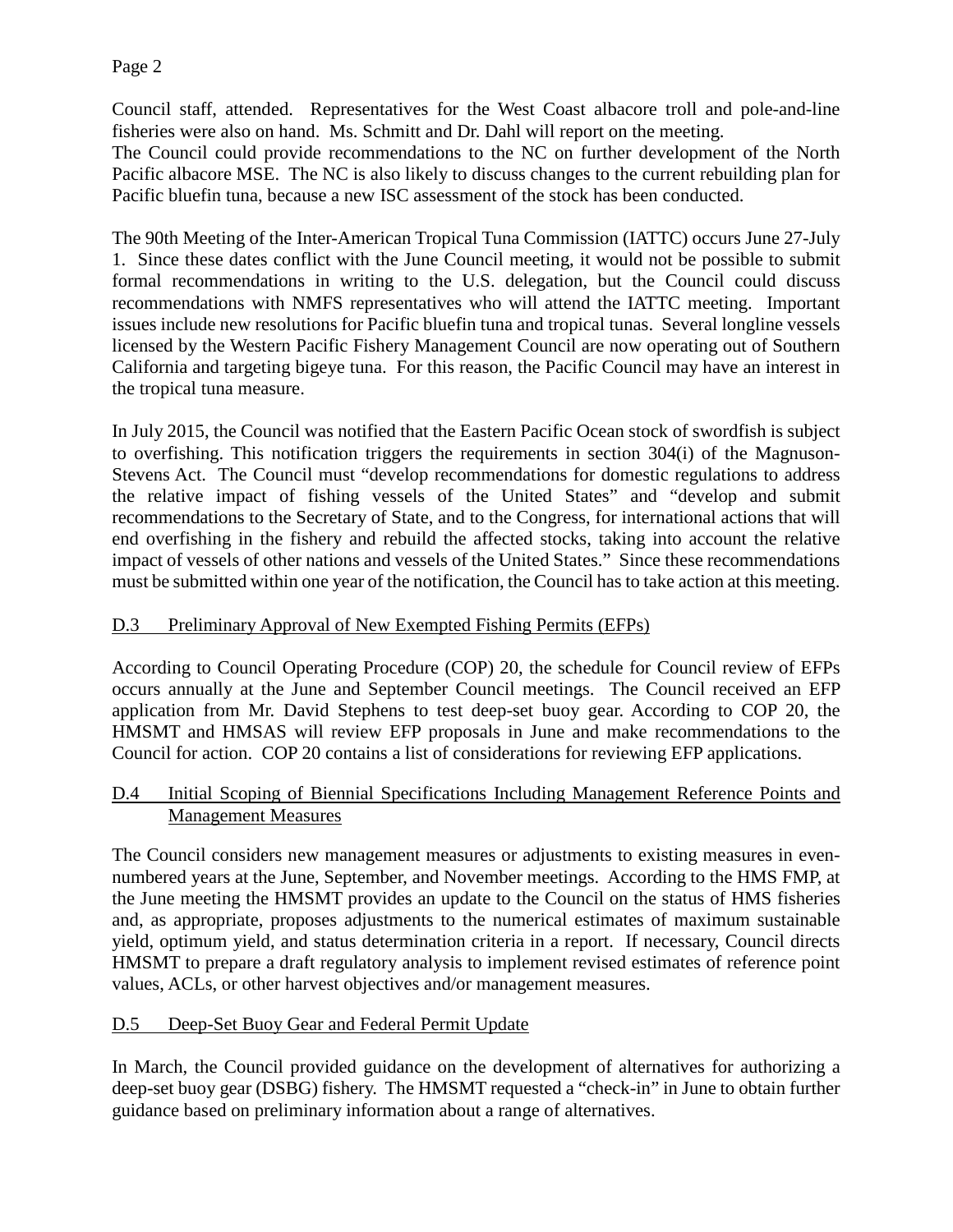#### Page 3

The Council may also wish to consider a limited entry permit program for DSBG. In 2014, the Council also expressed its intent to develop a Federal permit for the California large mesh drift gillnet (DGN) fishery for sharks and swordfish. In the meantime, SB 1114 has been introduced in the California Senate. The Council discussed this bill at its April meeting. SB 1114 would phase out the DGN fishery and create a state permit for a federally-authorized DSBG fishery. These permitting issues will also be discussed under this agenda item.

#### F.2 Western Region Climate Change Action Plan

In April 2016, National Marine Fisheries Service (NMFS) released a draft Western Regional Action Plan (WRAP), which outlines efforts underway to increase the production, delivery, and use of the climate-related information required to fulfill the agency's mission. The WRAP conforms to the nationally consistent framework of the NMFS Climate Science Strategy (NCSS). The HMSAS and HMSMT may wish to comment on HMS-related activities in the draft WRAP. To help you keep abreast of topics on future Council meetings I am also including the materials for Agenda Item F.6, Future Council Meeting Agenda and Workload Planning.

I have included time on your agendas to discuss and develop recommendations for ecosystem indicators to be provided to the Council as part of the Annual State of the California Current Report. This report is delivered to the Council in March and helps inform the Council about trends in ecosystem processes and status. The Council will be making recommendations on the indicators in the report at the September meeting.

Paper copies of referenced briefing materials are enclosed. You may obtain electronic copies of all the meeting materials on our website at [http://www.pcouncil.org/council-operations/briefing](http://www.pcouncil.org/council-operations/briefing-books/)[books/.](http://www.pcouncil.org/council-operations/briefing-books/) We also post supplemental briefing materials on our website as they become available after distribution of the advanced briefing book.

Fun fact: Irvine Robbins, co-founder of the Baskin-Robbins chain of ice cream stores, got his start in Tacoma in 1927, selling ice cream and cottage cheese produced from his father's cows'surplus milk.

As always, thank you for your service to the Council process.

## KRD:kma

Enclosures:

- 1. Agenda Item A.4: Council Meeting Agenda
- 2. Agenda Item D.1: National Marine Fisheries Report
- 3. Agenda Item D.2: International Issues Including Eastern Pacific Ocean Swordfish Status, Report of the North Pacific Albacore Management Strategy Evaluation Workshop, and Recommendations for the 12th Northern Committee Meeting
- 4. Agenda Item D.3: Preliminary Approval of New Exempted Fishing Permits (EFPs)
- 5. Agenda Item D.4: Initial Scoping of Biennial Specifications Including Management Reference Points and Management Measures
- 6. Agenda Item D.5: Deep-Set Buoy Gear and Federal Permit Update
- 7. Agenda Item F.2: Western Region Climate Change Action Plan